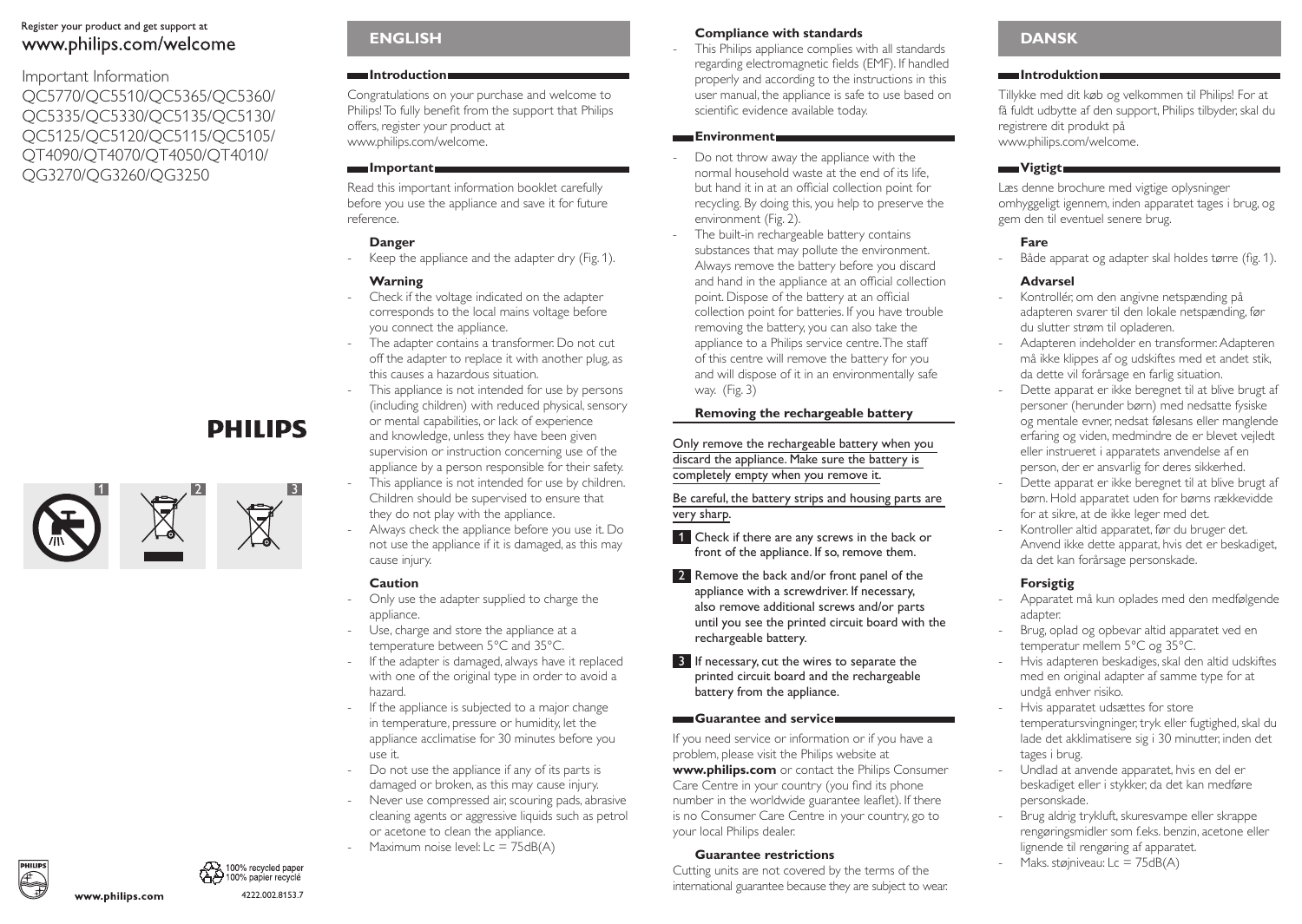#### **Overholdelse af standarder**

Dette Philips-apparat overholder alle standarder for elektromagnetiske felter (EMF). Ved korrekt anvendelse i overensstemmelse med instruktionerne i denne brugervejledning er apparatet sikkert at anvende ifølge den videnskabelige viden, der er tilgængelig i dag.

#### **Miljøhensyn**

- Apparatet må ikke smides ud sammen med almindeligt husholdningsaffald, når det til sin tid kasseres. Aflevér det i stedet på en kommunal genbrugsstation. På den måde er du med til at beskytte miljøet (fig. 2).
- Det indbyggede genopladelige batteri indeholder stoffer, der kan forurene miljøet. Fjern altid batteriet, før du kasserer apparatet og afleverer det på en genbrugsstation. Aflevér batteriet på et officielt indsamlingssted for brugte batterier. Kan du ikke få batteriet ud, kan du aflevere apparatet til Philips, som vil sørge for at tage batteriet ud og bortskaffe det på en miljømæssig forsvarlig måde. (fig. 3)

### **Udtagning af det genopladelige batteri**

Fjern kun det genopladelige batteri, når du kasserer apparatet. Sørg for, at batteriet er fuldstændigt afladet, inden det tages ud.

Vær forsigtig, batteristrimlerne og kabinetdelene er meget skarpe.

- 1 Kontroller, om der er skruer bag på apparatet. Hvis der er det, skal de fjernes.
- 2 Fjern bag- og/eller frontpanelet på apparatet med en skruetrækker. Hvis det er nødvendigt, skal du også fjerne yderligere skruer og/eller dele, indtil du kan se printpladen med det genopladelige batteri.
- 3 Hvis det er nødvendigt, skal du skære ledningerne over for at fjerne printpladen og det genopladelige batteri fra apparatet.

#### **Reklamationsret og service**

For alle yderligere oplysninger eller ved eventuelle problemer med apparatet henvises til Philips' hjemmeside på adressen **www.philips.com** eller det lokale Philips Kundecenter (telefonnumre findes i vedlagte "Worldwide Guarantee"-folder). Hvis der ikke findes et kundecenter i dit land, bedes du kontakte din lokale Philips-forhandler.

**Gældende forbehold i reklamationsretten** Skærenheder er ikke omfattet af den internationale garanti, da de udsættes for slitage.

# **Deutsch**

## **Einführung**

Herzlichen Glückwunsch zu Ihrem Kauf und willkommen bei Philips! Um die Unterstützung von Philips optimal nutzen zu können, registrieren Sie Ihr Produkt bitte unter www.philips.com/welcome.

#### **Wichtig**

Lesen Sie diese Broschüre mit wichtigen Informationen vor dem Gebrauch des Geräts aufmerksam durch, und bewahren Sie sie für eine spätere Verwendung auf.

#### **Gefahr**

- Gerät und Adapter dürfen nicht nass werden (Abb. 1).

#### **Warnhinweis**

- Überprüfen Sie vor dem ersten Gebrauch, ob die Spannungsangabe auf dem Adapter mit der örtlichen Netzspannung übereinstimmt.
- Der Adapter enthält einen Transformator. Ersetzen Sie den Adapter keinesfalls durch einen anderen Stecker, da dies möglicherweise den Benutzer gefährden kann.
- Dieses Gerät ist für Benutzer (einschl. Kinder) mit eingeschränkten physischen, sensorischen oder psychischen Fähigkeiten bzw. ohne jegliche Erfahrung oder Vorwissen nur dann geeignet, wenn eine angemessene Aufsicht oder ausführliche Anleitung zur Benutzung des Geräts durch eine verantwortliche Person sichergestellt ist.
- Kinder sollten dieses Gerät nicht benutzen. Achten Sie darauf, dass Kinder nicht mit dem Gerät spielen.
- Überprüfen Sie das Gerät vor jedem Gebrauch. Benutzen Sie es nicht, wenn es beschädigt ist, um Verletzungen zu vermeiden.

#### **Achtung**

- Verwenden Sie zum Laden des Geräts ausschließlich den mitgelieferten Adapter. - Benutzen und laden Sie das Gerät bei
- Temperaturen zwischen 5 °C und 35 °C. Bewahren Sie es auch in diesem Temperaturbereich auf.
- Wenn der Adapter defekt oder beschädigt ist, darf er nur durch ein Original-Ersatzteil ausgetauscht werden, um Gefährdungen zu vermeiden.
- Wird das Gerät hohen Temperatur-, Druck- oder Feuchtigkeitsschwankungen ausgesetzt, sollten Sie es vor Gebrauch 30 Minuten an die Umgebung anpassen lassen.
- Verwenden Sie das Gerät nicht, wenn Teile beschädigt oder defekt sind, um Verletzungen zu vermeiden.
- Benutzen Sie zum Reinigen des Geräts keine Druckluft, Scheuerschwämme und -mittel oder aggressive Flüssigkeiten wie Benzin oder Azeton.
- Maximaler Geräuschpegel:  $Lc = 75$  dB(A)

## **Normerfüllung**

- Dieses Philips Gerät erfüllt sämtliche Normen bezüglich elektromagnetischer Felder (EMF). Nach aktuellen wissenschaftlichen Erkenntnissen ist das Gerät sicher im Gebrauch, sofern es ordnungsgemäß und entsprechend den Anweisungen in dieser Bedienungsanleitung gehandhabt wird.

#### **Umwelt**

- Geben Sie das Gerät am Ende der Lebensdauer nicht in den normalen Hausmüll. Bringen Sie es zum Recycling zu einer offiziellen Sammelstelle. Auf diese Weise tragen Sie zum Umweltschutz bei (Abb. 2).
- Der integrierte Akku enthält Substanzen, die die Umwelt gefährden können. Entfernen Sie den Akku, bevor Sie das Gerät an einer offiziellen Recyclingstelle abgeben. Geben Sie den gebrauchten Akku bei einer Batteriesammelstelle ab. Falls Sie beim Entfernen des Akkus Probleme haben, können Sie das Gerät auch an ein Philips Service-Center geben. Dort wird der Akku umweltgerecht entsorgt. (Abb. 3)

#### **Den Akku entfernen**

Nehmen Sie den Akku nur zur Entsorgung des Geräts heraus. Vergewissern Sie sich, dass der Akku beim Herausnehmen vollständig entladen ist.

#### Vorsicht: Die Schienen am Akku und an den Gehäuseteilen sind scharf.

- 1 Überprüfen Sie, ob sich Schrauben auf der Vorder- oder Rückseite des Geräts befinden. Ist dies der Fall, entfernen Sie sie.
- 2 Entfernen Sie die Abdeckung der Vorderoder Rückseite des Geräts mit einem Schraubendreher. Nehmen Sie, falls nötig, auch weitere Schrauben bzw. Teile heraus, bis Sie die Platine mit dem Akku sehen.
- 3 Sofern erforderlich, durchtrennen Sie die Drähte, um die Platine und den Akku vom Gerät zu trennen.

#### **Garantie und Kundendienst**

Benötigen Sie weitere Informationen oder treten Probleme auf, besuchen Sie bitte die Philips Website (**www.philips.com**), oder setzen Sie sich mit einem Philips Service-Center in Ihrem Land in Verbindung (Telefonnummer siehe Garantieschrift). Sollte es in Ihrem Land kein Service-Center geben, wenden Sie sich bitte an Ihren Philips Händler.

#### **Garantieeinschränkungen**

Schneideeinheiten unterliegen nicht den Bestimmungen der internationalen Garantie, da sie einem normalen Verschleiß ausgesetzt sind.

# **ΕΛΛΗΝΙΚΑ**

### **Εισαγωγή**

Συγχαρητήρια για την αγορά σας και καλώς ήρθατε στη Philips! Για να επωφεληθείτε πλήρως από την υποστήριξη που παρέχει η Philips, καταχωρήστε το προϊόν σας στην ιστοσελίδα www.philips.com/welcome.

#### **Σημαντικό**

Διαβάστε αυτό το εγχειρίδιο προσεκτικά πριν χρησιμοποιήσετε τη συσκευή και φυλάξτε το για μελλοντική αναφορά.

#### **Κίνδυνος**

- Διατηρείτε τη συσκευή και τον μετασχηματιστή στεγνά (Εικ. 1).

### **Προειδοποίηση**

- Ελέγξτε εάν η τάση που αναγράφεται στο μετασχηματιστή αντιστοιχεί στην τοπική τάση ρεύματος προτού συνδέσετε τη συσκευή.
- Μην κόψετε το βύσμα του μετασχηματιστή για να το αντικαταστήσετε με άλλο, καθώς αυτό προκαλεί επικίνδυνες καταστάσεις.
- Αυτή η συσκευή δεν προορίζεται για χρήση από άτομα (συμπεριλαμβανομένων των παιδιών) με περιορισμένες σωματικές, αισθητήριες ή διανοητικές ικανότητες ή από άτομα χωρίς εμπειρία και γνώση, εκτός και εάν τη χρησιμοποιούν υπό επιτήρηση ή έχουν λάβει οδηγίες σχετικά με τη χρήση της συσκευής από άτομο υπεύθυνο για την ασφάλειά τους.
- Αυτή η συσκευή δεν προορίζεται για χρήση από παιδιά. Τα παιδιά θα πρέπει να επιβλέπονται προκειμένου να διασφαλιστεί ότι δεν θα παίζουν με τη συσκευή.
- Ελέγχετε πάντα τη συσκευή πριν να τη χρησιμοποιήσετε. Μην χρησιμοποιείτε τη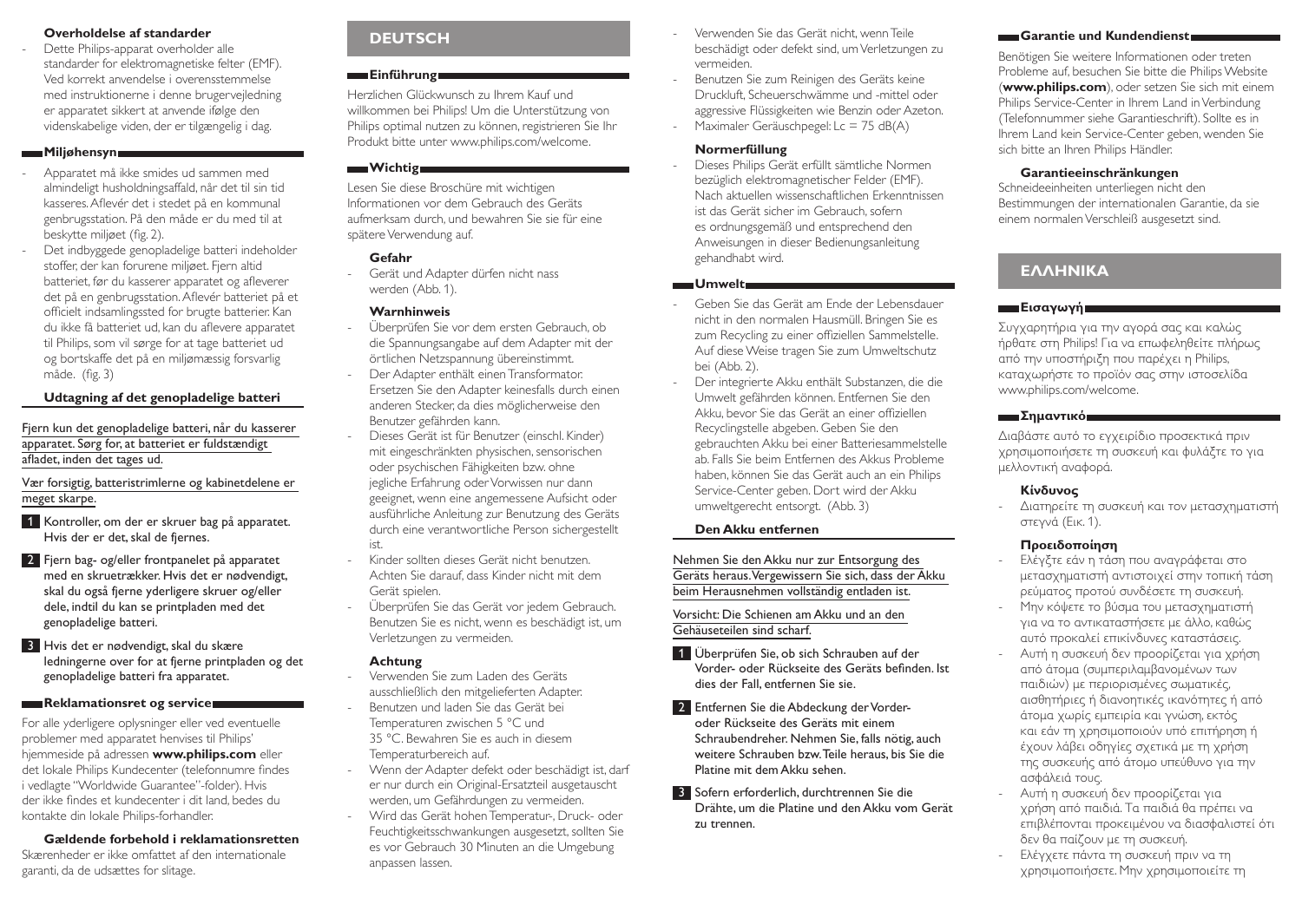συσκευή εάν παρουσιάζει βλάβη, καθώς υπάρχει κίνδυνος τραυματισμού.

## **Προσοχή**

- Χρησιμοποιείτε μόνο το μετασχηματιστή που παρέχεται για να φορτίσετε τη συσκευή.
- Χρησιμοποιείτε, φορτίζετε και αποθηκεύετε τη συσκευή σε θερμοκρασία μεταξύ 5°C και 35°C.
- Εάν ο μετασχηματιστής υποστεί βλάβη, θα πρέπει να αντικατασταθεί μόνο με γνήσιο προς αποφυγή κινδύνου.
- Εάν παρουσιαστεί μεγάλη αλλαγή στη θερμοκρασία, την πίεση ή την υγρασία του περιβάλλοντος της συσκευής, δώστε τη δυνατότητα στη συσκευή να εγκλιματιστεί για 30 λεπτά πριν τη χρησιμοποιήσετε.
- Μην χρησιμοποιείτε τη συσκευή εάν ένα από τα εξαρτήματα έχει φθαρεί ή σπάσει καθώς μπορεί να προκληθεί τραυματισμός.
- Μην χρησιμοποιείτε ποτέ πεπιεσμένο αέρα, συρμάτινα σφουγγαράκια, στιλβωτικά καθαριστικά ή υγρά όπως πετρέλαιο ή ασετόν για τον καθαρισμό της συσκευής.
- Μέγιστο επίπεδο θορύβου: Lc = 75dB(A)

### **Συμμόρφωση με πρότυπα**

- Η συγκεκριμένη συσκευή της Philips συμμορφώνεται με όλα τα πρότυπα που αφορούν τα ηλεκτρομαγνητικά πεδία (EMF). Εάν γίνει σωστός χειρισμός και σύμφωνα με τις οδηγίες του παρόντος εγχειριδίου χρήσης, η συσκευή είναι ασφαλής στη χρήση, βάσει των επιστημονικών αποδείξεων που είναι διαθέσιμες μέχρι σήμερα.

## **Περιβάλλον**

- Στο τέλος της ζωής της συσκευής μην την πετάξετε μαζί με τα συνηθισμένα απορρίμματα του σπιτιού σας, αλλά παραδώστε τη σε ένα επίσημο σημείο συλλογής για ανακύκλωση. Με αυτόν τον τρόπο, θα βοηθήσετε στην προστασία του περιβάλλοντος (Εικ. 2). - Η ενσωματωμένη επαναφορτιζόμενη μπαταρία περιέχει ουσίες που ενδέχεται να μολύνουν το περιβάλλον. Να αφαιρείτε πάντα την μπαταρία πριν απορρίψετε τη συσκευή και την παραδώσετε σε ένα επίσημο σημείο συλλογής. Να απορρίπτετε την μπαταρία σε επίσημο σημείο συλλογής για μπαταρίες. Εάν αντιμετωπίσετε δυσκολίες στην αφαίρεση της μπαταρίας, μπορείτε να απευθυνθείτε σε ένα εξουσιοδοτημένο κέντρο σέρβις της Philips,

## όπου θα αφαιρέσουν την μπαταρία για εσάς και θα την απορρίψουν με τρόπο ασφαλή για το περιβάλλον. (Εικ. 3)

## **Αφαίρεση της**

**επαναφορτιζόμενης μπαταρίας**

Αφαιρέστε την επαναφορτιζόμενη μπαταρία μόνο όταν πρόκειται να απορρίψετε τη συσκευή. Βεβαιωθείτε ότι η μπαταρία είναι εντελώς άδεια όταν πρόκειται να την αφαιρέσετε.

Προσοχή, οι επαφές τις μπαταρίας και τα μέρη του περιβλήματος είναι πολύ αιχμηρά.

- 1 Ελέγξτε αν υπάρχουν βίδες στο πίσω ή το εμπρός μέρος της συσκευής. Αν ναι, αφαιρέστε τις.
- 2 Αφαιρέστε το πίσω ή/και το επρός τμήμα της συσκευής με ένα κατσαβίδι. Εάν χρειαστεί, αφαιρέστε επιπλέον βίδες ή/και εξαρτήματα μέχρι να δείτε την πλακέτα τυπωμένου κυκλώματος με την επαναφορτιζόμενη μπαταρία.
- 3 Εάν χρειαστεί, κόψτε τα καλώδια για να διαχωρίσετε την πλακέτα τυπωμένου κυκλώματος και την επαναφορτιζόμενη μπαταρία από τη συσκευή.

## **Εγγύηση και σέρβις**

Εάν χρειάζεστε σέρβις ή πληροφορίες ή εάν αντιμετωπίζετε κάποιο πρόβλημα, παρακαλούμε επισκεφτείτε την ιστοσελίδα της Philips στη διεύθυνση **www.philips.com** ή επικοινωνήστε με το Κέντρο Εξυπηρέτησης Καταναλωτών της Philips στη χώρα σας (θα βρείτε το τηλέφωνο στο φυλλάδιο διεθνούς εγγύησης). Εάν δεν υπάρχει Κέντρο Εξυπηρέτησης Καταναλωτών στη χώρα σας, απευθυνθείτε στον τοπικό αντιπρόσωπό σας της Philips.

## **Περιορισμοί εγγύησης**

Οι μονάδες κοπής δεν καλύπτονται από τους όρους της διεθνούς εγγύησης, καθώς υπόκεινται σε φθορά.

# **Español**

### **Introducción**

Enhorabuena por la compra de este producto y bienvenido a Philips. Para sacar el mayor partido de la asistencia que Philips le ofrece, registre su producto en www.philips.com/welcome.

## **Importante**

Antes de usar el aparato, lea atentamente este folleto de instrucciones que contiene información importante y consérvelo por si necesitara consultarlo en el futuro.

### **Peligro**

Mantenga el aparato y el adaptador siempre secos (fig. 1).

### **Advertencia**

- Antes de enchufar el aparato, compruebe si el voltaje indicado en el adaptador se corresponde con el voltaje de red local.
- El adaptador incorpora un transformador. No corte el adaptador para sustituirlo por otra clavija, ya que podría provocar situaciones de peligro.
- Este aparato no debe ser usado por personas (adultos o niños) con su capacidad física, psíquica o sensorial reducida, ni por quienes no tengan los conocimientos y la experiencia necesarios, a menos que sean supervisados o instruidos acerca del uso del aparato por una persona responsable de su seguridad.
- Este aparato no debe ser usado por niños. Asegúrese de que los niños no jueguen con él.
- Compruebe siempre el aparato antes de utilizarlo. No utilice el aparato si está dañado, ya que podría ocasionar lesiones.

### **Precaución**

- Utilice únicamente el adaptador suministrado para cargar el aparato.
- Utilice, cargue y guarde el aparato a una temperatura entre 5 °C y 35 °C.
- Si el adaptador está dañado, sustitúyalo siempre por otro del modelo original para evitar situaciones de peligro.
- Si el aparato sufre un cambio brusco de temperatura, presión o humedad, deje que se aclimate durante 30 minutos antes de utilizarlo.
- No utilice el aparato si alguna de sus piezas está dañada o rota, ya que podría ocasionar lesiones.
- No utilice nunca aire comprimido, estropajos, agentes abrasivos ni líquidos agresivos, como gasolina o acetona, para limpiar el aparato.
- Nivel de ruido máximo:  $Lc = 75$  dB(A)

### **Cumplimiento de normas**

Este aparato Philips cumple todos los estándares sobre campos electromagnéticos (CEM). Si se utiliza correctamente y de acuerdo con las instrucciones de este manual, el aparato se puede usar de forma segura según los conocimientos científicos disponibles hoy en día.

## **Medio ambiente**

- Al final de su vida útil, no tire el aparato junto con la basura normal del hogar. Llévelo a un punto de recogida oficial para su reciclado. De esta manera ayudará a conservar el medio ambiente (fig. 2).
- La batería recargable incorporada contiene sustancias que pueden contaminar el medio

ambiente. Quite siempre la batería antes de deshacerse del aparato o de llevarlo a un punto de recogida oficial. Deposite la batería en un lugar de recogida oficial. Si no puede extraer la batería, puede llevar el aparato a un servicio de asistencia técnica de Philips. El personal del servicio de asistencia extraerá la batería y se deshará de ella de forma no perjudicial para el medio ambiente. (fig. 3)

## **Cómo extraer la batería recargable**

Quite la batería recargable únicamente cuando deseche el aparato. Asegúrese de que la batería esté completamente descargada cuando la saque del aparato.

Tenga cuidado con las tiras de la batería y las piezas de la carcasa, ya que están muy afiladas.

- 1 Compruebe si hay tornillos en la parte posterior o frontal del aparato. Si es así, quítelos.
- 2 Retire la parte posterior o el panel frontal del aparato con un destornillador. Si es necesario, quite también los tornillos o piezas adicionales hasta que vea el circuito impreso con la batería recargable.
- 3 Si es necesario, corte los cables para separar el circuito impreso y la batería recargable del aparato.

### **Garantía y servicio**

Si necesita información o tiene algún problema, visite la página Web de Philips en **www.philips.com** o póngase en contacto con el Servicio de Atención al Cliente de Philips en su país (hallará el número de teléfono en el folleto de la garantía mundial). Si no hay Servicio de Atención al Cliente de Philips en su país, diríjase a su distribuidor local Philips.

### **Restricciones de la garantía**

Las unidades de corte no están cubiertas por los términos de la garantía internacional debido a que están sujetas a desgaste.

# **Suomi**

## **Johdanto**

Onnittelut ostoksestasi ja tervetuloa Philips-tuotteiden käyttäjäksi! Hyödynnä Philipsin tuki ja rekisteröi tuotteesi osoitteessa www.philips.com/welcome.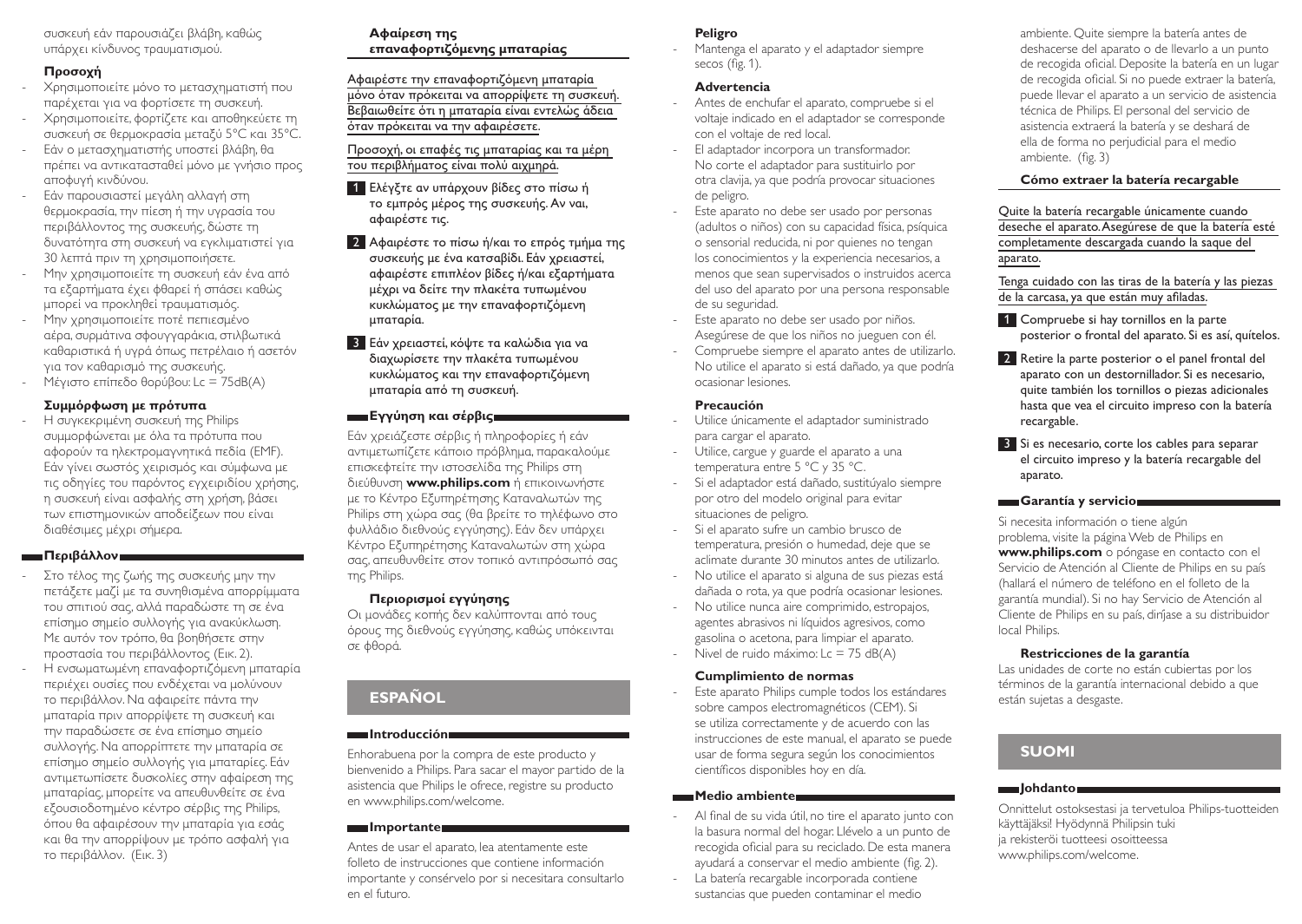#### **Tärkeää**

Lue tämä opas huolellisesti ennen laitteen ensimmäistä käyttökertaa ja säilytä se vastaisen varalle.

### **Vaara**

- Suojaa laite ja verkkolaite kosteudelta (Kuva 1).

## **Varoitus**

- Tarkista, että verkkolaitteen jännitemerkintä vastaa paikallista verkkojännitettä, ennen kuin yhdistät laitteen sähköverkkoon.
- Sovitin sisältää jännitemuuntajan. Älä vaihda sovittimen tilalle toisenlaista pistoketta, jotta et aiheuta vaaratilannetta.
- Laitetta ei ole tarkoitettu lasten tai sellaisten henkilöiden käyttöön, joiden fyysinen tai henkinen toimintakyky on rajoittunut tai joilla ei ole kokemusta tai tietoa laitteen käytöstä, muuten kuin heidän turvallisuudestaan vastaavan henkilön valvonnassa ja ohjauksessa.
- Laitetta ei ole tarkoitettu lasten käyttöön. Lasten ei saa antaa leikkiä laitteella.
- Tarkista laite aina ennen kuin käytät sitä. Älä käytä laitetta, jos se on vahingoittunut, koska laitteen käyttö saattaa tällöin aiheuttaa vammoja.

## **Varoitus**

- Käytä laitteen lataamiseen vain mukana tulevaa verkkolaitetta.
- Käytä, lataa ja säilytä laitetta 5 35 °C:n lämpötilassa.
- Jos latauslaite on vaurioitunut, vaihda vaaratilanteiden välttämiseksi tilalle aina alkuperäisen tyyppinen latauslaite.
- Jos laite altistuu suurille lämpötilan, paineen tai kosteuden vaihteluille, anna sen mukautua 30 minuuttia ennen käyttöä.
- Älä käytä laitetta, jos jokin sen osista on vaurioitunut, koska laitteen käyttö saattaa tällöin aiheuttaa vammoja.
- Älä käytä paineilmaa, naarmuttavia tai syövyttäviä puhdistusaineita tai -välineitä laitteen puhdistamiseen (kuten bensiiniä tai asetonia). Käyttöääni enintään: Lc = 75 dB (A)

### **Vastaavuus standardien kanssa**

- Tämä Philips-laite vastaa kaikkia, sähkömagneettisia kenttiä (EMF) koskevia standardeja. Jos laitetta käytetään oikein ja tämän käyttöohjeen ohjeiden mukaisesti, sen käyttäminen on turvallista tämänhetkisen tutkimustiedon perusteella.

### **Ympäristöasiaa**

- Älä hävitä vanhoja laitteita tavallisen talousjätteen mukana, vaan toimita ne valtuutettuun kierrätyspisteeseen. Näin autat vähentämään ympäristölle aiheutuvia haittavaikutuksia (Kuva 2). - Laitteen kiinteät ladattavat akut sisältävät ympäristölle haitallisia aineita. Poista akku aina ennen laitteen toimittamista valtuutettuun keräyspisteeseen, ja toimita se valtuutettuun akkujen keräyspisteeseen. Jos et pysty irrottamaan akkua laitteesta, voit toimittaa laitteen Philipsin huoltopalveluun, jossa akku poistetaan ja laite hävitetään ympäristöystävällisellä tavalla. (Kuva 3)

## **Akun poistaminen**

Poista ladattavat akut ennen laitteen hävittämistä. Varmista, että akut ovat täysin tyhjät, kun poistat ne.

## Ole varovainen, sillä akun metalliliuskat ja kotelon osat ovat teräviä.

- 1 Tarkista, onko laitteen etu- tai taustapuolella ruuveja. Jos on, irrota ne.
- 2 Irrota laitteen etu- ja/tai takapaneeli ruuvimeisselillä. Irrota tarvittaessa myös lisäruuvit ja/tai -osat, kunnes näet piirikortin ja akun.
- 3 Irrota tarvittaessa piirikortti ja akku laitteesta katkaisemalla johdot.

## **Takuu ja huolto**

Jos haluat lisätietoja tai laitteen kanssa tulee ongelmia, tutustu Philipsin verkkosivustoon osoitteessa **www.philips.com** tai kysy neuvoa Philipsin kuluttajapalvelukeskuksesta (puhelinnumero on kansainvälisessä takuulehtisessä). Jos maassasi ei ole kuluttajapalvelukeskusta, ota yhteyttä Philipsin jälleenmyyjään.

### **Takuun rajoitukset**

Kansainvälinen takuu ei koske teriä, koska ne kuluvat käytössä.

# **Français**

### **Introduction**

Félicitations pour votre achat et bienvenue dans l'univers Philips ! Pour profiter pleinement de l'assistance Philips, enregistrez votre produit sur le site à l'adresse suivante : www.philips.com/welcome.

# **Important**

Lisez attentivement ce livret d'informations avant d'utiliser l'appareil et conservez-le pour un usage ultérieur.

## **Danger**

- Évitez de mouiller l'appareil et l'adaptateur secteur (fig. 1).

## **Avertissement**

- Avant de brancher l'appareil, vérifiez que la tension indiquée sur l'adaptateur secteur correspond à la tension du secteur.
- L'adaptateur contient un transformateur. N'essayez pas de remplacer la fiche de l'adaptateur pour éviter tout accident.
- Cet appareil n'est pas destiné à être utilisé par des personnes (notamment des enfants) dont les capacités physiques, sensorielles ou intellectuelles sont réduites, ou par des personnes manquant d'expérience ou de connaissances, à moins que celles-ci ne soient sous surveillance ou qu'elles n'aient reçu des instructions quant à l'utilisation de l'appareil par une personne responsable de leur sécurité.
- Cet appareil n'est pas destiné à être utilisé par des enfants. Veillez à ce que les enfants ne puissent pas jouer avec l'appareil.
- Vérifiez systématiquement l'appareil avant de l'utiliser. Ne l'utilisez pas s'il est endommagé, car il existe un risque de blessure.

### **Attention**

- Utilisez exclusivement l'adaptateur fourni pour charger l'appareil.
- Utilisez, rechargez et conservez l'appareil à une température comprise entre 5 °C et 35 °C.
- Si l'adaptateur est endommagé, remplacez-le toujours par un adaptateur de même type pour éviter tout accident.
- Si l'appareil devait être soumis à une forte variation de température, de pression ou d'humidité, laissez-le s'acclimater pendant 30 minutes avant de l'utiliser.
- N'utilisez pas l'appareil si l'un de ses éléments est endommagé ou cassé car il existe un risque de blessure.
- N'utilisez jamais d'air comprimé, de tampons à récurer, de produits abrasifs ou de détergents agressifs tels que de l'essence ou de l'acétone pour nettoyer l'appareil.
- Niveau sonore maximal :  $Lc = 75$  dB(A)

## **Conformité aux normes**

Cet appareil Philips est conforme à toutes les normes relatives aux champs électromagnétiques (CEM). Il répond aux règles de sécurité établies sur la base des connaissances scientifiques actuelles s'il est manipulé correctement et conformément aux instructions de ce mode d'emploi.

#### **Environnement**

- Lorsqu'il ne fonctionnera plus, ne jetez pas l'appareil avec les ordures ménagères, mais déposez-le à un endroit assigné à cet effet, où il pourra être recyclé. Vous contribuerez ainsi à la protection de l'environnement (fig. 2).

La batterie rechargeable intégrée contient des substances qui peuvent nuire à l'environnement. Veillez à toujours retirer la batterie avant de mettre l'appareil au rebut ou de le déposer à un endroit assigné à cet effet. Déposez la batterie usagée à un endroit assigné à cet effet. Si vous n'arrivez pas à retirer la batterie, vous pouvez apporter l'appareil dans un Centre Service Agréé Philips qui prendra toute l'opération en charge pour préserver l'environnement. (fig. 3)

## **Retrait de la batterie rechargeable**

Retirez la batterie rechargeable uniquement lorsque vous mettez l'appareil au rebut. Assurez-vous que la batterie est complètement déchargée lorsque vous la retirez.

Soyez prudent car les languettes de la batterie et les parties du boîtier sont coupantes.

- 1 Vérifiez si des vis sont présentes à l'arrière ou à l'avant de l'appareil. Si c'est le cas, enlevez-les.
- 2 Enlevez le panneau avant et/ou arrière de l'appareil avec un tournevis. Si nécessaire, enlevez également les vis et/ou parties supplémentaires jusqu'à ce que vous voyiez le circuit imprimé avec la batterie rechargeable.
- 3 Si nécessaire, coupez les fils pour séparer le circuit imprimé et la batterie rechargeable de l'appareil.

### **Garantie et service**

Si vous souhaitez obtenir des informations supplémentaires ou faire réparer l'appareil, ou si vous rencontrez un problème, rendez-vous sur le site Web de Philips à l'adresse **www.philips.com** ou contactez le Service Consommateurs Philips de votre pays (vous trouverez le numéro de téléphone correspondant sur le dépliant de garantie internationale). S'il n'existe pas de Service Consommateurs Philips dans votre pays, renseignez-vous auprès de votre revendeur Philips local.

### **Limites de la garantie**

Étant susceptible de s'user, le bloc tondeuse n'est pas couvert par la garantie internationale.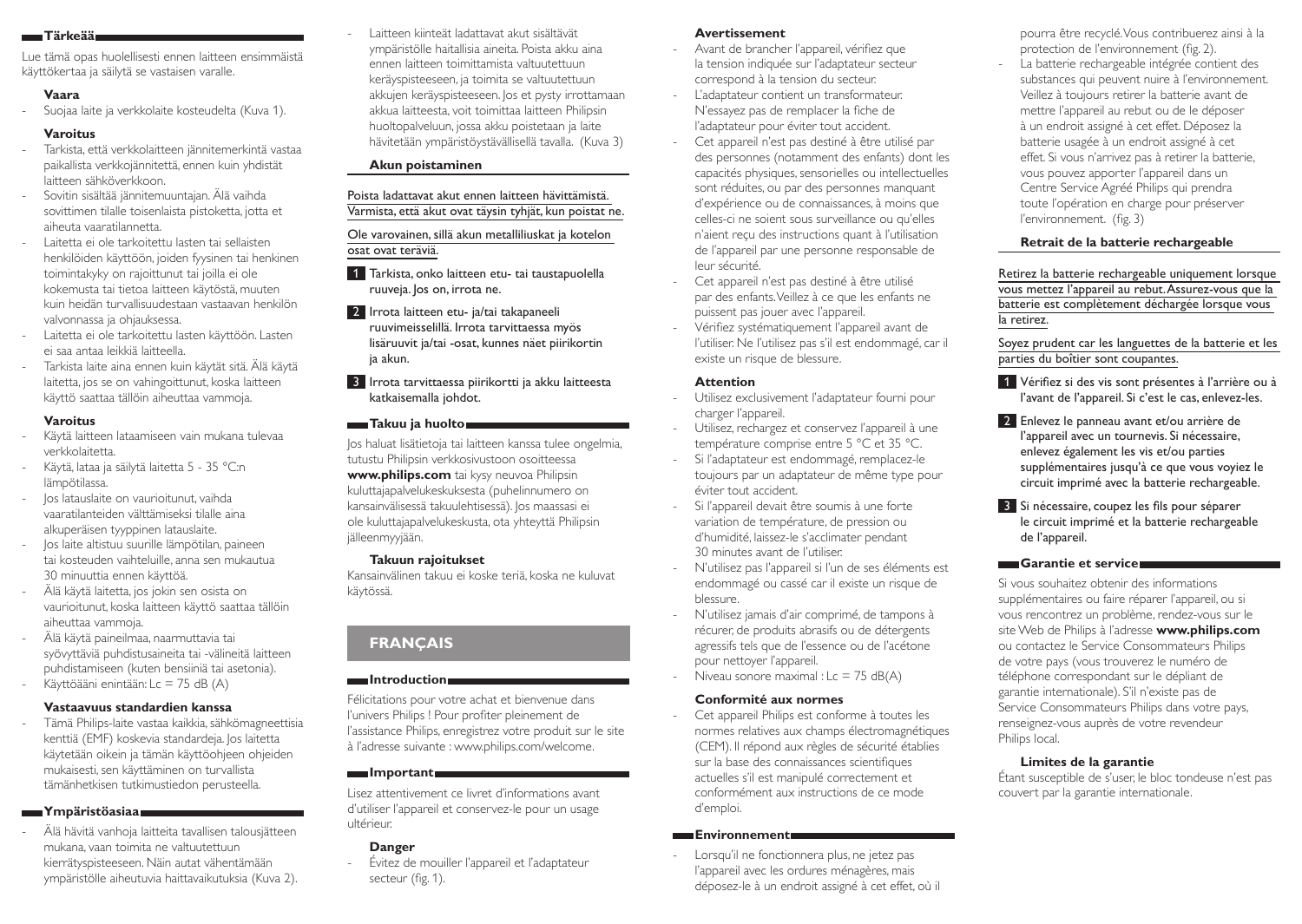## **Italiano**

#### **Introduzione**

Congratulazioni per l'acquisto e benvenuti in Philips! Per trarre il massimo vantaggio dall'assistenza Philips, registrate il vostro prodotto su www.philips.com/ welcome.

#### **Importante**

Prima di utilizzare l'apparecchio, leggete attentamente la presente brochure e conservatela per eventuali riferimenti futuri.

### **Pericolo**

Non bagnate l'apparecchio e l'adattatore (fig. 1).

#### **Avviso**

- Prima di collegare l'apparecchio, verificate che la tensione riportata sull'adattatore corrisponda alla tensione disponibile.
- L'adattatore contiene un trasformatore. Non tagliate l'adattatore per sostituirlo con un'altra spina onde evitare situazioni pericolose.
- L'apparecchio non è destinato a persone (inclusi bambini) con capacità mentali, fisiche o sensoriali ridotte, fatti salvi i casi in cui tali persone abbiano ricevuto assistenza o formazione per l'uso dell'apparecchio da una persona responsabile della loro sicurezza.
- L'apparecchio non è destinato a bambini, pertanto fate in modo che non giochino con esso.
- Controllate sempre l'apparecchio prima di utilizzarlo. Non usate l'apparecchio se risulta danneggiato, poiché questo potrebbe causare ferite.

#### **Attenzione**

- Per ricaricare l'apparecchio, utilizzate solo l'adattatore in dotazione.
- Utilizzate, ricaricate e riponete l'apparecchio a temperature comprese tra 5 e 35 °C.
- Se l'adattatore è danneggiato, è necessario sostituirlo esclusivamente con un adattatore originale al fine di evitare situazioni pericolose.
- Se l'apparecchio è sottoposto a un forte sbalzo di temperatura, pressione o umidità, attendete 30 minuti prima di utilizzarlo.
- Non utilizzate l'apparecchio in caso di danni o rotture onde evitare il rischio di ferite.
- Non usate aria compressa, prodotti o sostanze abrasive o detergenti aggressivi, come benzina o acetone, per pulire l'apparecchio.
- $-$  Livello di rumorosità massimo: Lc = 75 dB(A)

#### **Conformità agli standard**

- Questo apparecchio Philips è conforme a tutti gli standard relativi ai campi elettromagnetici (EMF). Se utilizzato in modo appropriato seguendo le istruzioni contenute nel presente manuale d'uso, l'apparecchio consente un utilizzo sicuro come confermato dai risultati scientifici attualmente disponibili.

#### **Tutela dell'ambiente**

- Per contribuire alla tutela dell'ambiente, non smaltite l'apparecchio insieme ai rifiuti domestici, ma consegnatelo a un centro di raccolta ufficiale (fig. 2).
- La batteria ricaricabile integrata contiene sostanze potenzialmente nocive per l'ambiente. Rimuovete sempre la batteria prima di smaltire l'apparecchio e consegnarlo a un centro di raccolta ufficiale. Smaltite la batteria in un apposito centro di raccolta. In caso di difficoltà durante la rimozione della batteria, consegnate l'apparecchio a un centro di assistenza Philips, che si occuperà della rimozione della batteria e dello smaltimento dell'apparecchio. (fig. 3)

#### **Rimozione della batteria ricaricabile**

#### Prima di provvedere allo smaltimento

dell'apparecchio, rimuovete la batteria ricaricabile. Prima di rimuoverla, assicuratevi che sia completamente scarica.

Fate attenzione poiché le estremità in metallo della batteria e quelle del rivestimento sono molto affilate.

- 1 Verificate se sono presenti viti nella parte posteriore o anteriore dell'apparecchio. In caso affermativo rimuovetele.
- 2 Rimuovete il pannello posteriore e/o anteriore dell'apparecchio con un cacciavite. Se necessario, rimuovete anche le viti e/o le parti aggiuntive finché non risulta visibile la scheda a circuiti stampati con la batteria ricaricabile.
- 3 Se necessario, tagliate i fili per separare la scheda a circuiti stampati e la batteria ricaricabile dall'apparecchio.

### **Garanzia e assistenza**

Per assistenza o informazioni e in caso di problemi, visitate il sito Web Philips all'indirizzo **www. philips.com** oppure contattate il Centro Assistenza Clienti Philips del vostro paese (per conoscere il numero di telefono consultate l'opuscolo della garanzia). Se nel vostro paese non esiste un Centro Assistenza Clienti, rivolgetevi al vostro rivenditore Philips.

#### **Limitazioni della garanzia**

I blocchi lame non sono coperti dai termini della garanzia internazionale perché soggetti a usura.

# **Nederlands**

### **Inleiding**

Gefeliciteerd met uw aankoop en welkom bij Philips! Als u volledig wilt profiteren van de ondersteuning die Philips biedt, registreer uw product dan op www. philips.com/welcome.

#### **Belangrijk**

Lees dit boekje met belangrijke informatie zorgvuldig door voordat u het apparaat gaat gebruiken. Bewaar het boekje om het indien nodig later te kunnen raadplegen.

#### **Gevaar**

Houd het apparaat en de adapter droog (fig. 1).

#### **Waarschuwing**

- Controleer of het voltage dat wordt aangegeven op de adapter overeenkomt met de plaatselijke netspanning voordat u het apparaat aansluit.
- De adapter bevat een transformator. Knip de adapter niet af om deze te vervangen door een andere stekker, aangezien dit een gevaarlijke situatie oplevert.
- Dit apparaat is niet bedoeld voor gebruik door personen (waaronder kinderen) met verminderde lichamelijke, zintuiglijke of geestelijke vermogens, of die gebrek aan ervaring of kennis hebben, tenzij iemand die verantwoordelijk is voor hun veiligheid toezicht op hen houdt of hun heeft uitgelegd hoe het apparaat dient te worden gebruikt.
- Dit apparaat is niet bedoeld voor gebruik door kinderen. Houd toezicht op kinderen om te voorkomen dat ze met het apparaat gaan spelen.
- Controleer het apparaat altijd voordat u het gebruikt. Gebruik het apparaat niet als het beschadigd is, aangezien dit verwondingen kan veroorzaken.

### **Let op**

- Gebruik alleen de bijgeleverde adapter om het apparaat op te laden.
- Laad het apparaat op, gebruik het en bewaar het bij een temperatuur tussen 5°C en 35°C.
- Indien de adapter beschadigd is, laat deze dan altijd vervangen door een van het oorspronkelijke type om gevaar te voorkomen.
- Wanneer het apparaat wordt blootgesteld aan grote temperatuur-, druk- of vochtigheidsverschillen, dient u het apparaat 30 minuten te laten acclimatiseren voordat u het gaat gebruiken.
- Gebruik het apparaat niet als een van de onderdelen beschadigd of kapot is, omdat dit tot verwondingen kan leiden.
- Gebruik nooit perslucht, schuursponzen, schurende schoonmaakmiddelen of agressieve vloeistoffen zoals benzine of aceton om het apparaat schoon te maken.
- Maximale geluidsniveau:  $Lc = 75$  dB(A)

## **Naleving van richtlijnen**

Dit Philips-apparaat voldoet aan alle richtlijnen met betrekking tot elektromagnetische velden (EMV). Mits het apparaat op de juiste wijze en volgens de instructies in deze gebruiksaanwijzing wordt gebruikt, is het veilig te gebruiken volgens het nu beschikbare wetenschappelijke bewijs.

#### **Milieu**

- Gooi het apparaat aan het einde van zijn levensduur niet weg met het normale huisvuil, maar lever het in op een door de overheid aangewezen inzamelpunt om het te laten recyclen. Op die manier levert u een bijdrage aan een schonere leefomgeving (fig. 2).
- De ingebouwde accu bevat stoffen die schadelijk kunnen zijn voor het milieu. Verwijder altijd de accu voordat u het apparaat afdankt en inlevert op een door de overheid aangewezen inzamelpunt. Lever de accu in op een officieel inzamelpunt voor batterijen. Als u problemen ondervindt bij het verwijderen van de accu, kunt u met het apparaat ook naar een Philipsservicecentrum gaan. Medewerkers van dit centrum verwijderen dan de accu voor u en zorgen ervoor dat deze op milieuvriendelijke wijze wordt verwerkt. (fig. 3)

#### **De accu verwijderen**

Verwijder de accu alleen wanneer u het apparaat afdankt. Zorg ervoor dat de accu helemaal leeg is wanneer u deze verwijdert.

Wees voorzichtig, de accustrips en delen van de behuizing zijn heel scherp.

- 1 Controleer of er zich schroeven aan de achterzijde of voorzijde van het apparaat bevinden. Verwijder deze als dat het geval is.
- 2 Verwijder het achterpaneel en/of voorpaneel van het apparaat met een schroevendraaier. Verwijder zo nodig ook extra schroeven en/of onderdelen tot u de printplaat met de accu ziet.
- 3 Knip indien nodig de draden los om de printplaat en de accu te scheiden van het apparaat.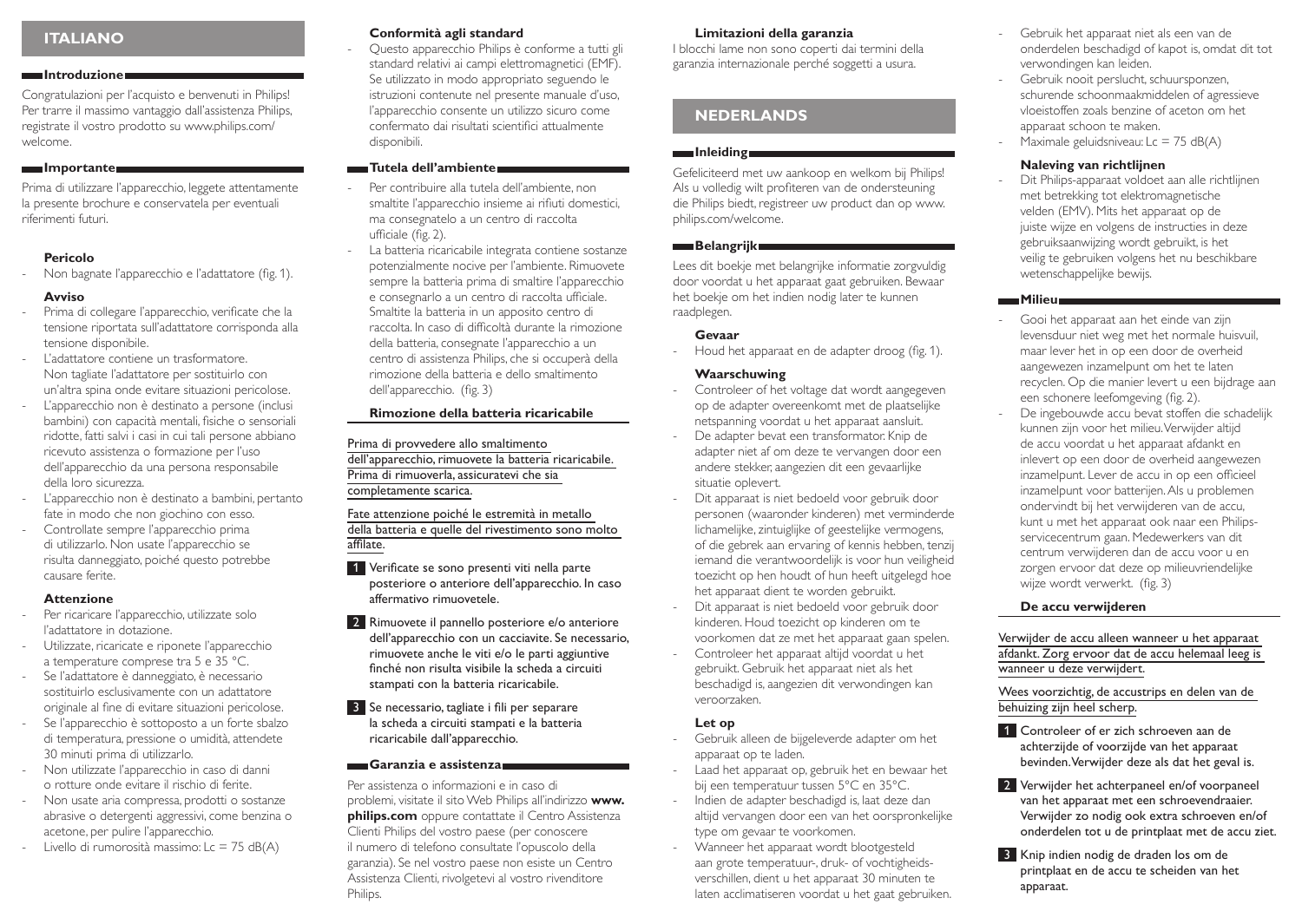#### **Garantie en service**

Als u service of informatie nodig hebt of als u een probleem hebt, bezoek dan de Philips-website (**www.philips.nl**) of neem contact op met het Philips Consumer Care Centre in uw land (u vindt het telefoonnummer in het 'worldwide guarantee' vouwblad). Als er geen Consumer Care Centre in uw land is, ga dan naar uw Philips-dealer.

#### **Garantiebeperkingen**

Knipelementen vallen niet onder de voorwaarden van de internationale garantie, omdat deze onderhevig zijn aan slijtage.

# **Norsk**

#### **Innledning**

Gratulerer med kjøpet og velkommen til Philips! Du får best mulig nytte av støtten som Philips tilbyr, hvis du registrerer produktet ditt på www.philips.com/welcome.

### **Viktig**

Les dette viktige informasjonsheftet nøye før du bruker apparatet, og ta vare på det for senere referanse.

### **Fare**

- Sørg for å holde både apparatet og adapteren tørre (fig. 1).

### **Advarsel**

- Før du kobler til apparatet, må du kontrollere at spenningen som er angitt på adapteren, stemmer overens med nettspenningen.
- Adapteren inneholder en omformer. Ikke klipp av adapteren for å erstatte den med et annet støpsel. Dette kan føre til farlige situasjoner.
- Dette apparatet er ikke tiltenkt bruk av personer (inkludert barn) som har nedsatt sanseevne eller fysisk eller psykisk funksjonsevne, eller personer som ikke har erfaring eller kunnskap, unntatt hvis de får tilsyn eller instruksjoner om bruk av apparatet av en person som er ansvarlig for sikkerheten.
- Apparatet skal ikke brukes av barn. Pass på at barn er under tilsyn, slik at de ikke leker med apparatet.
- Kontroller alltid apparatet før du bruker det. Ikke bruk apparatet hvis det er skadet, da dette kan føre til personskade.

## **Viktig**

- Bruk bare den medfølgende adapteren til å lade opp apparatet.

- Apparatet skal brukes, lades og oppbevares ved en temperatur mellom 5 og 35 °C.
- Hvis adapteren er skadet, må du alltid sørge for å bytte den ut med en av original type for å unngå at det oppstår farlige situasjoner.
- Hvis apparatet utsettes for store svingninger i temperatur, trykk eller fuktighet, bør du la apparatet akklimatisere seg i 30 minutter før du bruker det.
- Ikke bruk apparatet hvis en av delene er skadet eller ødelagt, da dette kan føre til personskade.
- Ikke bruk trykkluft, skurebørster, skuremidler eller væsker som bensin eller aceton for å rengjøre apparatet.
- Maksimalt støynivå: Lc = 75 dB(A)

#### **Overholdelse av standarder**

Dette Philips-apparatet overholder alle standarder som gjelder for elektromagnetiske felt (EMF). Hvis det håndteres riktig og i samsvar med instruksjonene i denne brukerhåndboken, er det trygt å bruke det ut fra den kunnskapen vi har per dags dato.

#### **Miljø**

- Ikke kast apparatet som vanlig husholdningsavfall når det ikke kan brukes lenger. Lever det på en gjenvinningsstasjon. Slik bidrar du til å ta vare på miljøet (fig. 2).
- Det innebygde oppladbare batteriet inneholder stoffer som kan forurense miljøet. Ta alltid ut batteriet før du leverer apparatet på en gjenvinningsstasjon. Lever batteriet på en gjenvinningsstasjon for batterier. Hvis du har problemer med å ta ut batteriet, kan du også ta apparatet med til et Philips-servicesenter. Der vil de ta ut batteriet for deg og behandle det på en miljøvennlig måte. (fig. 3)

## **Fjerne det oppladbare batteriet**

Det oppladbare batteriet skal bare tas ut når du kaster apparatet. Kontroller at batteriet er helt utladet når du fjerner det.

Vær forsiktig. Batteristrimlene og dekslene er svært skarpe.

- **1** Kontroller om det er noen skruer foran eller bak på apparatet. Hvis det er det, må du fjerne dem.
- 2 Fjern det bakre og/eller fremre dekselet på apparatet med en skrutrekker. Hvis det er nødvendig, må du også fjerne ekstra skruer og/eller deler til du ser kretskortet med det oppladbare batteriet.

### 3 Kutt om nødvendig ledningene for å skille kretskortet og det oppladbare batteriet fra apparatet.

#### **Garanti og service**

Hvis du trenger service eller informasjon, eller hvis du har et problem med produktet, kan du gå til nettsidene til Philips på **www.philips.com**. Du kan også ta kontakt med Philips' forbrukertjeneste der du bor (du finner telefonnummeret i garantiheftet). Hvis det ikke finnes noen forbrukertjeneste i nærheten, kan du kontakte din lokale Philips-forhandler.

#### **Begrensninger i garantien**

Kutteenheter dekkes ikke av vilkårene i den internasjonale garantien ettersom de utsettes for slitasje.

# **Português**

#### **Introdução**

Parabéns pela sua compra e bem-vindo à Philips! Para tirar todo o partido da assistência fornecida pela Philips, registe o seu produto em www.philips.com/welcome.

#### **Importante**

Leia cuidadosamente este importante folheto informativo antes de utilizar o aparelho e guarde-o para uma eventual consulta futura.

#### **Perigo**

- Mantenha o aparelho e o transformador secos (fig. 1).

### **Aviso**

- Verifique se a voltagem indicada no adaptador corresponde à voltagem eléctrica local antes de ligar o aparelho.
- O adaptador contém um transformador. Não corte o adaptador para o substituir por outro, porque isso poderá dar origem a situações de perigo.
- Este aparelho não se destina a ser utilizado por pessoas (incluindo crianças) com capacidades físicas, sensoriais ou mentais reduzidas, ou com falta de experiência e conhecimentos, salvo se tiverem recebido supervisão ou instruções sobre o uso do aparelho por alguém responsável pela sua segurança.
- Este aparelho não deve ser utilizado por crianças. As crianças devem ser vigiadas para assegurar que não brincam com o aparelho.
- Verifique sempre o aparelho antes de o utilizar. Não utilize o aparelho caso este esteja danificado, pois isto pode causar ferimentos.

### **Cuidado**

- Utilize apenas o adaptador fornecido para carregar o aparelho.
- Utilize, carregue e guarde o aparelho a uma temperatura entre 5 °C e 35 °C.
- Se o adaptador se danificar, este deverá ser substituído apenas por uma peça de origem para evitar situações de perigo.
- Se o aparelho for sujeito a uma mudança significativa de temperatura, pressão ou humidade, deixe o aparelho ambientar-se durante 30 minutos antes de o utilizar.
- Não utilize o aparelho se alguma das suas peças estiver danificada ou partida para evitar magoarse.
- Nunca utilize ar comprimido, esfregões, agentes de limpeza abrasivos ou líquidos agressivos, tais como petróleo ou acetona, para limpar o aparelho.
- Nível máximo de ruído: Lc = 75 dB(A)

### **Conformidade com as normas**

Este aparelho da Philips respeita todas as normas relacionadas com campos electromagnéticos (CEM). Se for manuseado correctamente e de acordo com as instruções neste manual do utilizador, este aparelho proporciona uma utilização segura, como demonstrado pelas provas científicas actualmente disponíveis.

#### **Meio ambiente**

- Não elimine o aparelho juntamente com os resíduos domésticos normais no final da sua vida útil. Entregue-o num ponto de recolha autorizado para reciclagem. Ao fazê-lo, ajuda a preservar o meio ambiente (fig. 2).
- A bateria recarregável incorporada contém substâncias que podem poluir o ambiente. Retire sempre a bateria antes de eliminar o aparelho e entregue o aparelho num ponto de recolha oficial. Para eliminar a bateria, coloque-a num ponto de recolha oficial para baterias. Se tiver problemas na remoção da bateria, pode também levar o aparelho a um centro de assistência Philips, que poderá remover a bateria e eliminá-la de forma segura para o ambiente. (fig. 3)

#### **Remover a bateria recarregável**

#### Retire a bateria recarregável apenas quando se desfizer do aparelho. Certifique-se de que a bateria está completamente vazia quando a retirar.

Tenha cuidado, as bandas da bateria e peças da estrutura são muito afiadas.

1 Verifique se há parafusos na parte posterior ou frontal do aparelho. Se assim for, retire-os.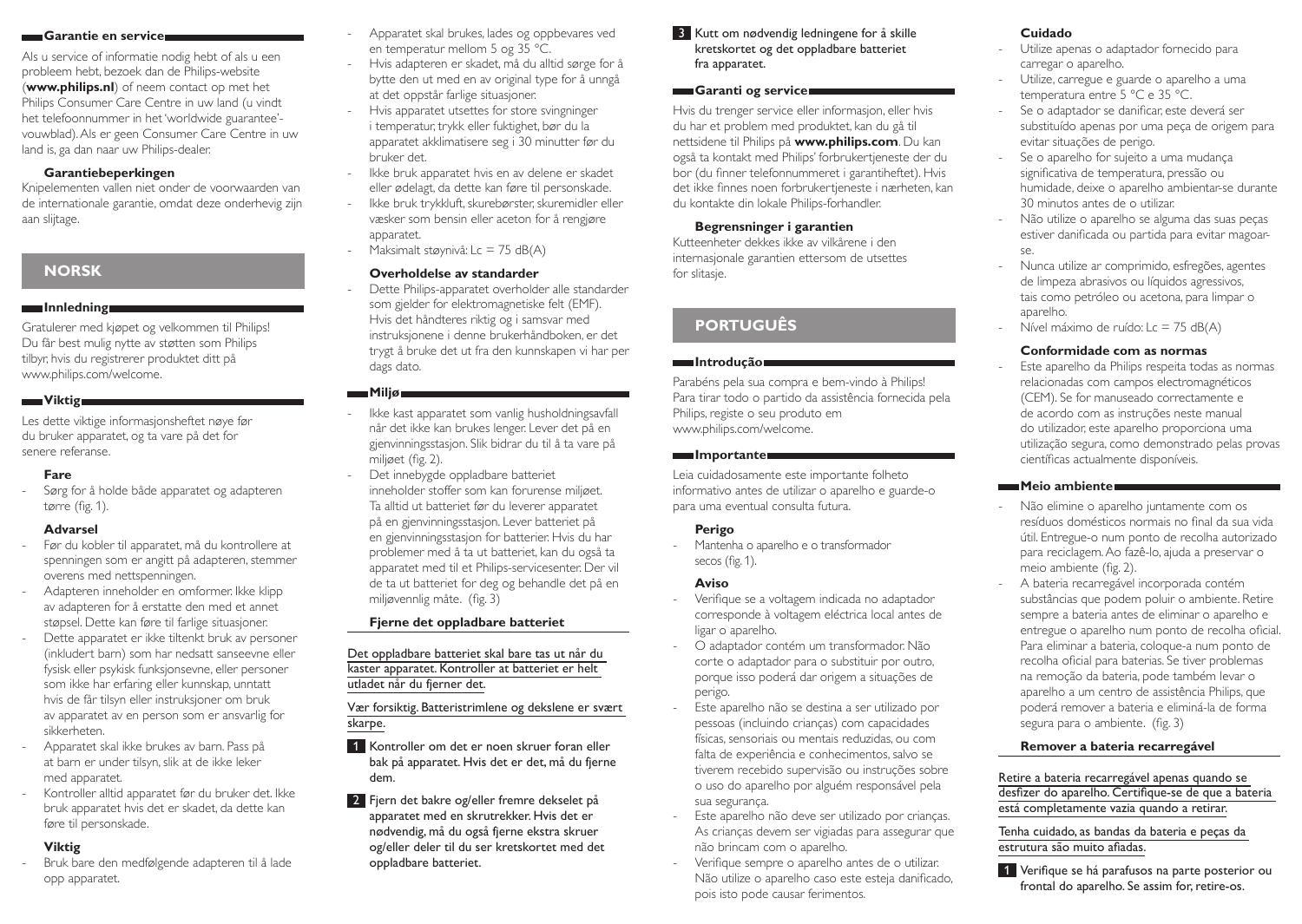- 2 Retire o painel posterior e/ou frontal do aparelho com uma chave de fendas. Se necessário, retire também parafusos e/ou peças adicionais até conseguir ver a placa de circuitos impressos com a bateria recarregável.
- 3 Se necessário, corte os fios para separar a placa de circuitos impressos e a bateria recarregável do aparelho.

#### **Garantia e assistência**

Se precisar de assistência ou informações, ou se tiver algum problema, visite o Web site da Philips em **www.philips.pt** ou contacte o Centro de Apoio ao Cliente da Philips no seu país (poderá encontrar o número de telefone no folheto de garantia mundial). Se não houver um Centro de Apoio ao Cliente no seu país, dirija-se ao revendedor local da Philips.

#### **Restrições à garantia**

As unidades de corte não são abrangidas pelos termos da garantia internacional visto que estão sujeitas a desgaste.

# **Português do Brasil**

#### **Introdução**

Parabéns pela sua compra e bem-vindo à Philips! Para aproveitar ao máximo o suporte oferecido pela Philips, registre o produto em www.welcome.philips.com/br\_pt/.

#### **Importante**

Leia este livreto de informações importantes atentamente antes de usar o aparelho. Guarde-o para consultas futuras.

### **Perigo**

- Mantenha o aparelho e o adaptador secos (fig. 1).

### **Aviso**

- Antes de ligar o aparelho, verifique se a tensão indicada no adaptador corresponde à tensão do local.
- O adaptador contém um transformador. Não retire o adaptador para substituí-lo por outro plugue, pois isso pode causar uma situação de risco.
- Este aparelho não deve ser usado por pessoas (inclusive crianças) com capacidades físicas, mentais ou sensoriais reduzidas ou pouca experiência e conhecimento, a menos que sejam supervisionadas ou instruídas sobre o uso do aparelho por uma pessoa responsável por sua segurança.
- Este aparelho não deve ser usado por crianças. Elas devem ser supervisionadas para que não brinquem com o aparelho.
- Sempre verifique o aparelho antes de usá-lo; Evite o uso se ele estiver danificado, pois há risco de ferimentos.

#### **Cuidado**

- Só use o adaptador fornecido para carregar o aparelho.
- Use, carregue e guarde o aparelho a uma temperatura entre 5°C e 35°C.
- Se o adaptador estiver danificado, substitua-o sempre por outro original para evitar situações de risco.
- Se o aparelho for sujeito a uma grande mudança de temperatura, pressão ou umidade, deixe-o aclimatar por 30 minutos antes de usá-lo.
- Evite usá-lo se alguma peça estiver danificada ou quebrada, pois há risco de ferimentos.
- Nunca use ar comprimido, palhas de aço, agentes de limpeza abrasivos ou líquidos agressivos como gasolina ou acetona para limpar o aparelho.
- Nível máximo de ruído: Lc = 75 dB (A)

#### **Conformidade com padrões**

Este aparelho Philips atende a todos os padrões relacionados a campos eletromagnéticos. Se manuseado de modo adequado e de acordo com as instruções deste manual do usuário, a utilização do aparelho é segura baseando-se em evidências científicas atualmente disponíveis.

#### **Meio ambiente**

- Não descarte o aparelho com o lixo doméstico no final de sua vida útil. Leve-o a um posto de coleta oficial para que possa ser reciclado. Com esse ato, você ajuda a preservar o meio ambiente (fig. 2).
- A bateria interna recarregável contém substâncias que podem poluir o meio ambiente. Sempre remova a bateria do aparelho antes de descartá-lo e levá-lo a um posto oficial de coleta. Descarte as baterias em um posto oficial de coleta de baterias. Se tiver dificuldade em removê-la, você também poderá levar o aparelho a uma assistência técnica Philips, que fará esse procedimento e descartará a bateria em um local seguro ao meio ambiente. (fig. 3)

### **Remoção da bateria recarregável**

Somente remova a bateria recarregável quando descartar o aparelho; ao removê-la, verifique se ela está completamente descarregada.

Tenha cuidado para não se cortar com os fios da bateria e as partes do compartimento.

- 1 Verifique se há parafusos na parte de trás ou da frente do aparelho; se houver, remova-os.
- 2 Remova o painel frontal e/ou traseiro do aparelho com uma chave de fenda. Se necessário, remova também os parafusos e/ ou as peças adicionais, até enxergar a placa de circuito impresso com a bateria recarregável.
- 3 Se necessário, corte os fios para separar a placa de circuito impresso e a bateria recarregável do aparelho.

#### **Garantia e assistência técnica**

Caso você precise de assistência técnica ou informações, ou tenha algum problema, acesse o site da Philips em **www.philips.com** ou entre em contato com a Central de Atendimento ao Cliente Philips do seu país (o número de telefone encontra-se no folheto da garantia mundial). Caso não exista uma Central de Atendimento ao Cliente no seu país, dirijase a um representante local da Philips.

#### **Restrições da garantia**

As unidades de corte não estão cobertas pelos termos de garantia internacional, pois elas estão sujeitas ao desgaste.

# **Svenska**

#### **Introduktion**

Grattis till inköpet och välkommen till Philips! För att dra maximal nytta av den support som Philips erbjuder kan du registrera din produkt på www. philips.com/welcome.

### **Viktigt**

Läs det här viktiga informationshäftet noggrant innan du använder apparaten och spara det för framtida bruk.

### **Fara**

- Utsätt inte apparaten och adaptern för väta (Bild 1).

### **Varning**

- Kontrollera att den nätspänning som anges på adaptern motsvarar den lokala nätspänningen innan du ansluter apparaten.
- Adaptern innehåller en transformator. Byt inte ut adaptern mot någon annan typ av kontakt, eftersom det kan orsaka fara.
- Apparaten är inte avsedd för användning av personer (inklusive barn) med olika funktionshinder, eller av personer som inte har kunskap om hur apparaten används, om de inte övervakas eller får instruktioner angående

användning av apparaten av en person som är ansvarig för deras säkerhet.

- Den här apparaten är inte avsedd för användning av barn. Barn bör övervakas så att de inte leker med apparaten.
- Kontrollera alltid apparaten innan du använder den. Använd inte apparaten om den är trasig eftersom du då kan skada dig.

## **Varning!**

- Använd endast den medföljande adaptern för laddning av apparaten.
- Använd, ladda och förvara apparaten vid en temperatur på mellan 5 och 35 °C.
- Om adaptern är skadad ska den alltid ersättas med en av originaltyp för att farliga situationer inte ska uppstå.
- Om apparaten utsätts för stora förändringar vad gäller temperatur, tryck eller fuktighet ska du låta den acklimatiseras i 30 minuter innan du använder den.
- Använd inte apparaten om någon del är skadad eller trasig, eftersom det då finns risk att du skadar dig.
- Använd aldrig tryckluft, skursvampar, slipande rengöringsmedel eller vätskor som bensin eller aceton till att rengöra enheten.
- Max ljudnivå: Lc = 75 dB $(A)$

## **Överensstämmelse med standarder**

Den här apparaten från Philips uppfyller alla standarder för elektromagnetiska fält (EMF). Om apparaten hanteras på rätt sätt och enligt instruktionerna i den här användarhandboken är den säker att använda enligt de vetenskapliga belägg som finns i dagsläget.

#### **Miljön**

- Kasta inte apparaten i hushållssoporna när den är förbrukad. Lämna in den för återvinning vid en officiell återvinningsstation, så hjälper du till att skydda miljön (Bild 2).
- Det inbyggda laddningsbara batteriet innehåller ämnen som kan vara skadliga för miljön. Ta alltid ur batteriet innan du kasserar apparaten och lämnar in den vid en officiell återvinningsstation. Lämna batteriet vid en officiell återvinningsstation för batterier. Om du har problem med att få ur batteriet kan du också ta med apparaten till ett Philips-serviceombud. Personalen där kan hjälpa dig att ta ur batteriet och kassera det på ett miljövänligt sätt. (Bild 3)